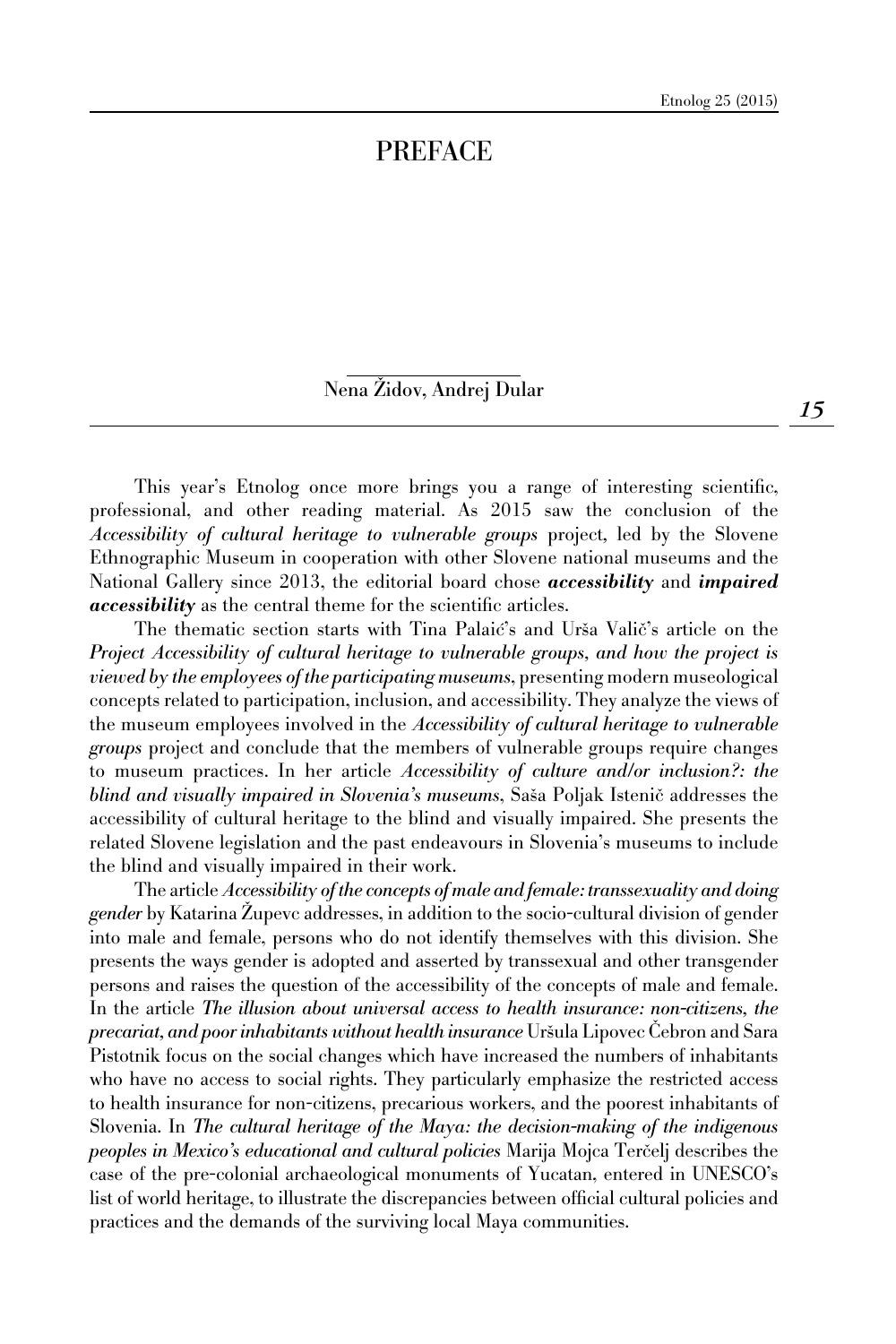The *Studies* section includes further scientific articles. *Adelma Vay – an ignored healer from Slovenske Konjice* by Nena Židov presents the activities of baroness Vay in the humanitarian field and her healing with magnetism and homeopathy. Janja Zagar's article *Fashion – the social education of taste* deals with the relationship between fashion and personal choice as the key elements of the notion of *personal appearance*, drawing attention to the social determination of fashion that is driven by the fashion industry, which directs consumers. The quality of the medical services in the perinatal care for women and the medicalisation of childbirth in Slovenia is the theme of the article *The dominant childbirth story: are women satisfied with their childbirth experience?* by Irena Rožman.

The section *Museum News* brings professional articles dealing with the central theme of this year's Etnolog in Slovenia's museums and galleries. They are joined by an article commemorating the fiftieth anniversary of the field team of the Slovene Ethnographic Museum in Bela krajina.

*Musical tours at the Slovene Ethnographic Museum: an example of an accessible and inclusive programme in a museum exhibition*, an article by Andrej Tomazin, presents the model of inclusive musical tours at the Slovene Ethnographic Museum, which developed as part of the *Accessibility of cultural heritage to vulnerable groups* project. The musical tours feature the inclusion of live performances of folk music in the museum's exhibitions. The article addresses their concept and design, and describes the individual programmes which enhanced the museum's cultural contents in the 2013—2015 period.

In *A* socially engaged museum: including the Roma community in creating *museum contents* Tina Palaić presents and analyzes the ways how often misunderstood and marginalized social groups, like the Roma community, can be brought closer to the majority community through the activities of museums, thus creating the foundations for an inclusive and accepting society.

In the article *"The essence is hidden to the eye": training in the project Access to the cultural heritage for vulnerable groups and the challenges in enhancing accessibility in the case of the National Gallery*, Barbara Kotnik and Iva Pavlica describe their training at the National Gallery and working with vulnerable groups. Concrete examples illustrate how the accessibility of the gallery can be enhanced in terms of access to the contents and physical access, while also highlighting the first touch painting at the National Gallery.

In *What are the obstacles for better access to the ethnological collections?* Vida Koporc Sedej answer the question with a presentation and analysis of the conditions and ways of providing physical, software, Internet, and technological access to information on the cultural heritage in some Slovene museums in ways that are adapted to all museum visitors. She concludes that this is the right way to acquire and disseminate diverse knowledge and understanding of our past.

In the article *The fiftieth anniversary of the fieldwork team of the Slovene Ethnographic Museum in Drašiči* Andrej Dular presents the team work of the museum's workers in the Bela krajina village in 1965, and based on field notes and photographs, made by the then curator Milka Bras, presents several crafts which used to shape the image of the village environment in the past.

In the *Exhibitions* section, Miha Spiček reports on an occasional guest exhibition of the Slovene Ethnographic Museum, *A family pilgrimage to Smarna gora: a picturelogue* 

*16*